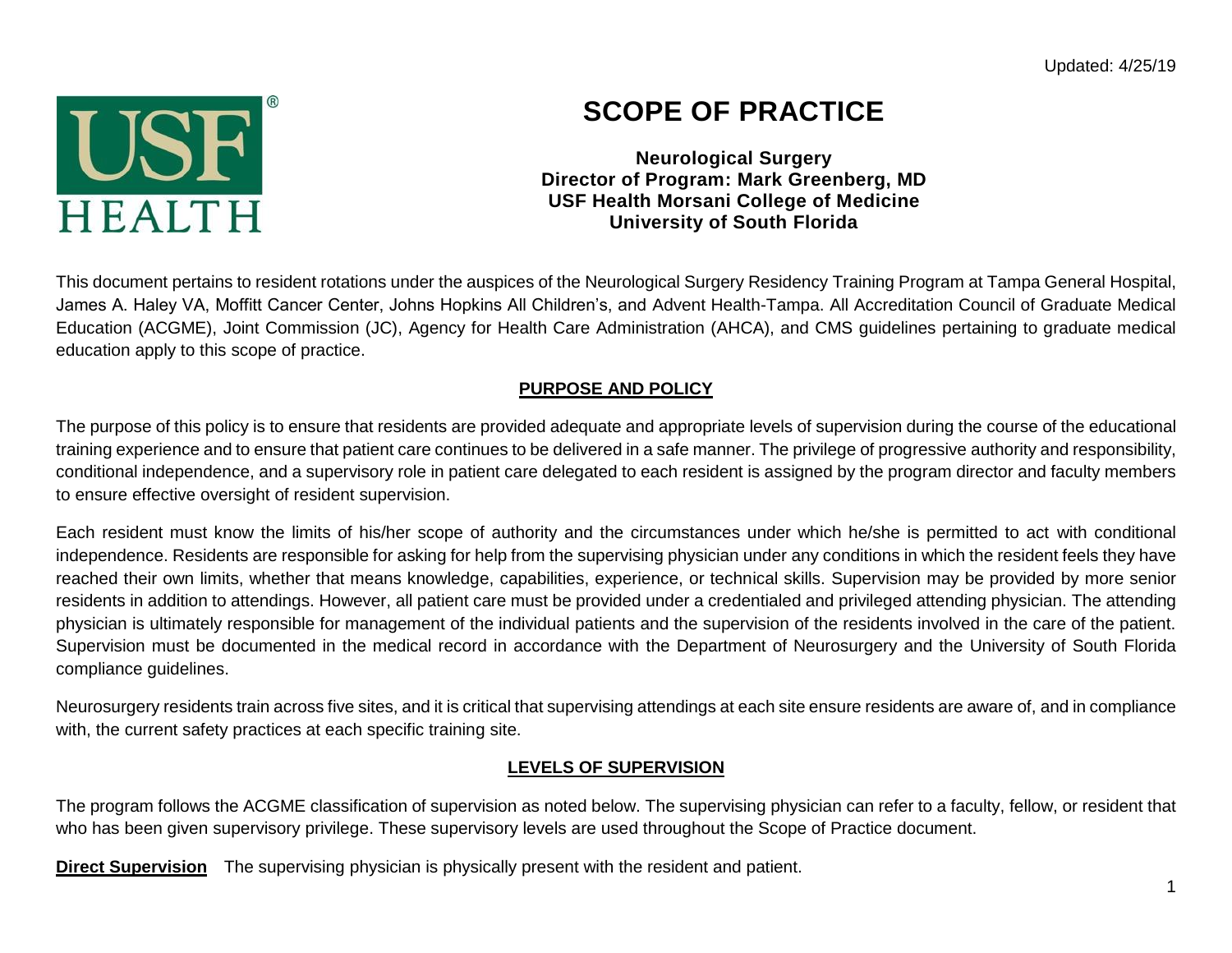#### **LEVELS OF SUPERVISION (continued)**

**Indirect Supervision with Direct Supervision Immediately Available** The supervising physician is physically within the hospital or other site of patient care and is immediately available to provide direct supervision.

**Indirect Supervision with Direct Supervision Available** The supervising physician is not physically present within the hospital or other site of patient care but is immediately available by means of telephonic and/or electronic modalities and is available to provide direct supervision within 30 minutes, as needed.

**Oversight** The supervising physician is available to provide review of procedures/encounters with feedback after care is delivered.

#### **RESIDENT ASSESSMENT AND EVALUATION**

The residency program has a curriculum for providing knowledge and performance competence that includes direct procedural training, surgical training, and clinical training which is overseen by neurosurgical attendings. Due to the nature of the seven-year residency program, it is expected that residents will advance in the various competencies at different rates. Ultimately the overseeing attending is responsible for determining a resident's level of competence on a case-by-case basis, and the appropriate balance of oversight and autonomy specific to each patient care situation.

Annual decisions about competence are made by the program's clinical competency committee and Program Director to ensure a successful transition and preparation for the next PGY level. Residents will be evaluated based on the ACGME Neurological Surgery Milestones 2.0 on a semiannual basis, to give a general indication of personal abilities and achievements. However, these Milestones are meant to be used as a broad evaluation tool, and achievement of certain Milestones does not negate the necessity for oversight that is appropriate for the trainee and in the best interest of the patient. Residents should be able to identify and contact a responsible attending surgeon for a given patient at all times.

It is important that residents demonstrate an evolving level of knowledge, skill, judgement and autonomy over the course of their training, and attendings are encouraged to cultivate an environment that offers growth for trainees, while ensuring patient safety is the utmost priority. If at any time an attending determines that a resident is not performing, in a manner that is safe and consistent with expectations, that attending is responsible for following up with the program director to immediately relay any concerns and/or deficiencies. At that time, the Program Director may elect to adjust that resident's training and/or oversite as needed to ensure patient safety. Changes in oversite should be brought to the attention of any faculty who may be supervising that resident, so they are aware and can adjust their supervision as needed.

All neurosurgery rotations, including outpatient clinics, are considered sites in which a resident may be actively involved in advanced life support, as either the lead physician or a participant. As such, all residents are required to maintain current ACLS and BLS certifications.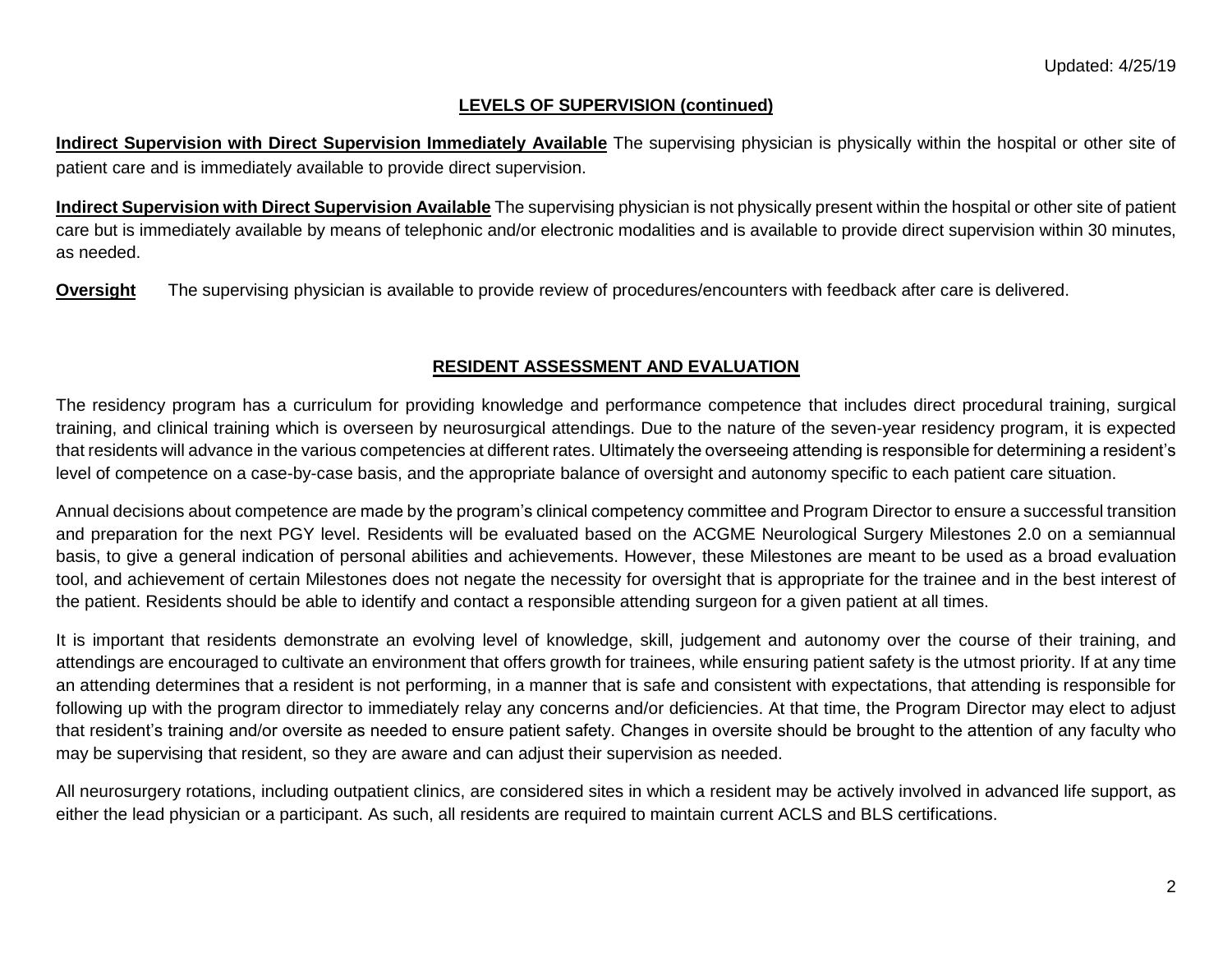|                      | <b>Supervising</b><br><b>Physician</b><br>present<br>(Direct) | <b>Supervising</b><br><b>Physician in</b><br>hospital and<br>available for<br>consultation<br>(Indirect but<br>direct<br>supervision<br>immediately<br>available)                                                            | <b>Supervising</b><br><b>Physician</b><br>out of<br>hospital but<br>available by<br>phone or<br>can come in<br>(Indirect but<br>direct<br>supervision<br>available) | The trainee<br>may<br>perform the<br>procedure<br>without<br>supervising<br>Attending/<br>resident<br>(oversight) |                                                                                     |                |                |       |                |                         |              |
|----------------------|---------------------------------------------------------------|------------------------------------------------------------------------------------------------------------------------------------------------------------------------------------------------------------------------------|---------------------------------------------------------------------------------------------------------------------------------------------------------------------|-------------------------------------------------------------------------------------------------------------------|-------------------------------------------------------------------------------------|----------------|----------------|-------|----------------|-------------------------|--------------|
| Designated<br>Levels | 1                                                             | 2                                                                                                                                                                                                                            | 3                                                                                                                                                                   | $\overline{4}$                                                                                                    | See below for level of supervision required for each procedure and year of training |                |                |       |                |                         |              |
|                      |                                                               | <b>Patient Management Competencies</b>                                                                                                                                                                                       |                                                                                                                                                                     |                                                                                                                   | <b>PGY-1*</b>                                                                       | <b>PGY-2</b>   | <b>PGY-3</b>   | PGY-4 | <b>PGY-5</b>   | <b>PGY-6</b>            | <b>PGY-7</b> |
| therapy and tests    |                                                               | Evaluation and management of a patient admitted to<br>hospital, including initial history and physical examination,<br>formulation of a plan of therapy, and necessary orders for                                            |                                                                                                                                                                     |                                                                                                                   | $\overline{2}$                                                                      | $\overline{2}$ | 3              | 3     | 3              | 4                       | 4            |
|                      |                                                               | Pre-operative evaluation and management, including history 2<br>and physical examination, formulation of a plan of therapy,<br>and specification of necessary tests                                                          |                                                                                                                                                                     |                                                                                                                   |                                                                                     | $\overline{2}$ | 2              | 3     | 3              | 4                       | 4            |
|                      |                                                               | Evaluation and management of post-operative patients,<br>including the conduct of monitoring, specifying necessary<br>tests to be carried out, and preparing orders for<br>medications, fluid therapy, and nutrition therapy |                                                                                                                                                                     |                                                                                                                   | $\overline{2}$                                                                      | 3              | 3              | 4     | $\overline{4}$ | 4                       | 4            |
|                      |                                                               | Transfer of patients between hospital units or hospitals                                                                                                                                                                     |                                                                                                                                                                     |                                                                                                                   | $\overline{2}$                                                                      | 3              | 3              | 4     | 4              | 4                       | 4            |
|                      |                                                               | Discharge of patients from hospitals                                                                                                                                                                                         |                                                                                                                                                                     |                                                                                                                   | $\overline{2}$                                                                      | 3              | 3              | 4     | 4              | $\overline{\mathbf{4}}$ | 4            |
|                      | Interpretation of laboratory results                          |                                                                                                                                                                                                                              |                                                                                                                                                                     |                                                                                                                   | $\overline{2}$                                                                      | 3              | 3              | 4     | 4              | 4                       | 4            |
|                      |                                                               | Initial evaluation and management of patients in the urgent<br>or emergent situations, including urgent consultations,<br>trauma, and emergency department consultations                                                     |                                                                                                                                                                     |                                                                                                                   | $1,2^*$                                                                             | $\overline{2}$ | $\overline{2}$ | 3     | 3              | 4                       | 4            |
|                      | compartment syndromes                                         | evaluation and management of post-operative<br>complications, including hypotension, hypertension, oliguria,<br>anuria, cardiac arrhythmias, hypoxemia, change in<br>respiratory rate, change in neurologic status, and      |                                                                                                                                                                     |                                                                                                                   | $1,2^*$                                                                             | $\overline{2}$ | $\overline{2}$ | 3     | 3              | 4                       | 4            |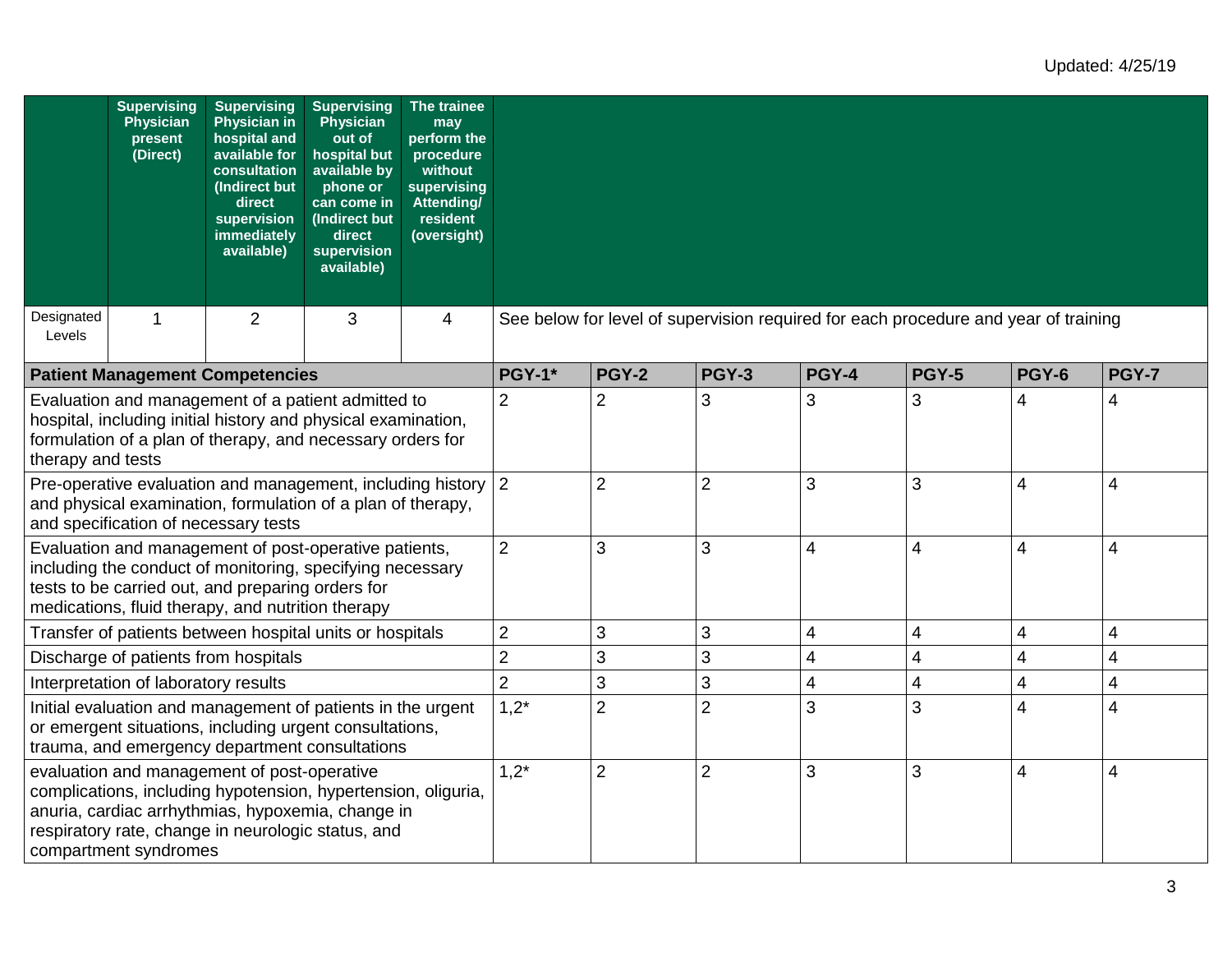|                      | <b>Supervising</b><br>Physician<br>present<br>(Direct) | <b>Supervising</b><br><b>Physician in</b><br>hospital and<br>available for<br>consultation<br>(Indirect but<br>direct<br>supervision<br>immediately<br>available)                                                                                                                                            | <b>Supervising</b><br><b>Physician</b><br>out of<br>hospital but<br>available by<br>phone or<br>can come in<br>(Indirect but<br>direct<br>supervision<br>available) | The trainee<br>may<br>perform the<br>procedure<br>without<br>supervising<br><b>Attending/</b><br>resident<br>(oversight) |                                                                                     |                |              |              |              |                |              |
|----------------------|--------------------------------------------------------|--------------------------------------------------------------------------------------------------------------------------------------------------------------------------------------------------------------------------------------------------------------------------------------------------------------|---------------------------------------------------------------------------------------------------------------------------------------------------------------------|--------------------------------------------------------------------------------------------------------------------------|-------------------------------------------------------------------------------------|----------------|--------------|--------------|--------------|----------------|--------------|
| Designated<br>Levels | 1                                                      | 2                                                                                                                                                                                                                                                                                                            | 3                                                                                                                                                                   | 4                                                                                                                        | See below for level of supervision required for each procedure and year of training |                |              |              |              |                |              |
|                      |                                                        | <b>Patient Management Competencies (continued)</b>                                                                                                                                                                                                                                                           |                                                                                                                                                                     |                                                                                                                          | <b>PGY-1*</b>                                                                       | <b>PGY-2</b>   | PGY-3        | PGY-4        | <b>PGY-5</b> | <b>PGY-6</b>   | <b>PGY-7</b> |
|                      |                                                        | evaluation and management of critically-ill patients, either<br>immediately postoperatively or in the intensive care unit<br>(ICU), including monitoring, ventilator management,<br>specification of necessary tests, and orders for medications,<br>fluid therapy, and enteral/parenteral nutrition therapy |                                                                                                                                                                     |                                                                                                                          | $1,2^*$                                                                             | $\overline{2}$ | 2            | 3            | 3            | 4              | 4            |
|                      |                                                        | management of patients in cardiac arrest (ACLS required)                                                                                                                                                                                                                                                     |                                                                                                                                                                     |                                                                                                                          | $1,2^*$                                                                             | $\overline{2}$ | 3            | 3            | 3            | $\overline{4}$ | 4            |
|                      | <b>Procedural Competencies</b>                         |                                                                                                                                                                                                                                                                                                              |                                                                                                                                                                     |                                                                                                                          | <b>PGY-1</b>                                                                        | <b>PGY-2</b>   | <b>PGY-3</b> | <b>PGY-4</b> | <b>PGY-5</b> | <b>PGY-6</b>   | <b>PGY-7</b> |
|                      | establishing intravenous access                        | carry-out of basic venous access procedures, including                                                                                                                                                                                                                                                       |                                                                                                                                                                     |                                                                                                                          | $1,2^*$                                                                             | $\overline{2}$ | 3            | 3            | 3            | 4              | 4            |
| catheters            |                                                        | placement and removal of nasogastric tubes and Foley                                                                                                                                                                                                                                                         |                                                                                                                                                                     |                                                                                                                          | $\overline{2}$                                                                      | 3              | 3            | 3            | 3            | 4              | 4            |
|                      | arterial puncture for blood gases                      |                                                                                                                                                                                                                                                                                                              |                                                                                                                                                                     |                                                                                                                          | $\overline{2}$                                                                      | 3              | 3            | 3            | 3            | 4              | 4            |
|                      | access, and arterial cannulation                       | carry-out of advanced vascular access procedures,<br>including central venous catheterization, temporary dialysis                                                                                                                                                                                            |                                                                                                                                                                     |                                                                                                                          | $\overline{2}$                                                                      | $\overline{2}$ | 3            | 3            | 3            | 4              | 4            |
|                      |                                                        | repair of surgical incisions of the skin and soft tissues                                                                                                                                                                                                                                                    |                                                                                                                                                                     |                                                                                                                          | $1,2^*$                                                                             | $\overline{2}$ | 3            | 3            | 3            | 4              | 4            |
|                      |                                                        | repair of skin and soft tissue lacerations                                                                                                                                                                                                                                                                   |                                                                                                                                                                     |                                                                                                                          | $1,2^*$                                                                             | $\overline{2}$ | 3            | 3            | 3            | 4              | 4            |
|                      |                                                        | excision of lesions of the skin and subcutaneous tissues                                                                                                                                                                                                                                                     |                                                                                                                                                                     |                                                                                                                          | $1,2^*$                                                                             | $\overline{2}$ | 3            | 3            | 3            | 4              | 4            |
| tube thoracostomy    |                                                        |                                                                                                                                                                                                                                                                                                              |                                                                                                                                                                     |                                                                                                                          | $1,2^*$                                                                             | $\overline{2}$ | 3            | 3            | 3            | 4              | 4            |
| paracentesis         |                                                        |                                                                                                                                                                                                                                                                                                              |                                                                                                                                                                     |                                                                                                                          | $1,2^*$                                                                             | $\overline{2}$ | 3            | 3            | 3            | 4              | 4            |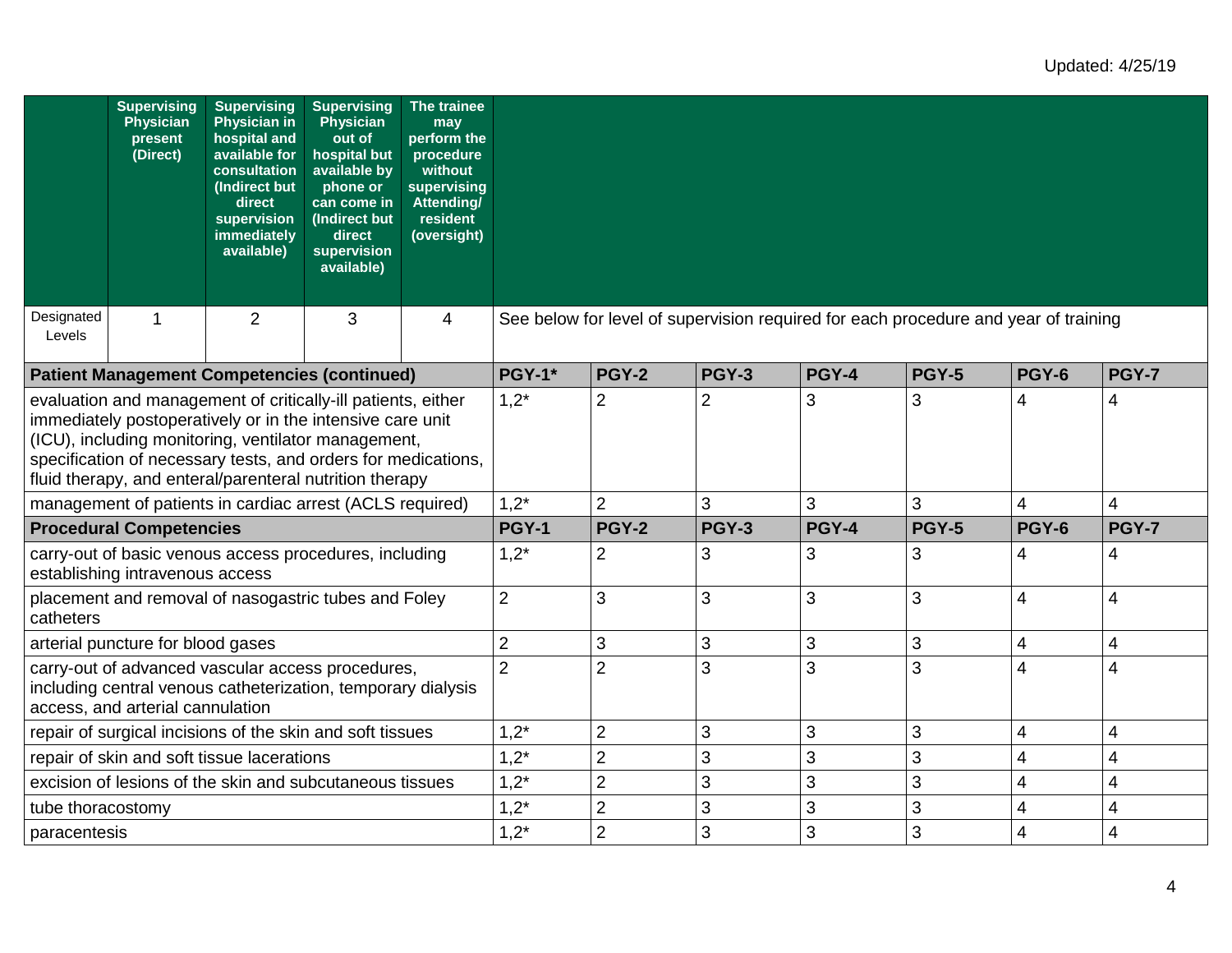|                            | <b>Supervising</b><br><b>Physician</b><br>present<br>(Direct) | <b>Supervising</b><br><b>Physician in</b><br>hospital and<br>available for<br>consultation<br>(Indirect but<br>direct<br>supervision<br>immediately<br>available) | <b>Supervising</b><br>Physician<br>out of<br>hospital but<br>available by<br>phone or<br>can come in<br>(Indirect but<br>direct<br>supervision<br>available) | The trainee<br>may<br>perform the<br>procedure<br>without<br>supervising<br>Attending/<br>resident<br>(oversight) |                                                                                     |                |              |              |              |              |              |
|----------------------------|---------------------------------------------------------------|-------------------------------------------------------------------------------------------------------------------------------------------------------------------|--------------------------------------------------------------------------------------------------------------------------------------------------------------|-------------------------------------------------------------------------------------------------------------------|-------------------------------------------------------------------------------------|----------------|--------------|--------------|--------------|--------------|--------------|
| Designated<br>Levels       |                                                               | $\overline{2}$                                                                                                                                                    | 3                                                                                                                                                            | 4                                                                                                                 | See below for level of supervision required for each procedure and year of training |                |              |              |              |              |              |
|                            |                                                               | <b>Procedural Competencies (continued)</b>                                                                                                                        |                                                                                                                                                              |                                                                                                                   | <b>PGY-1</b>                                                                        | <b>PGY-2</b>   | <b>PGY-3</b> | <b>PGY-4</b> | <b>PGY-5</b> | <b>PGY-6</b> | <b>PGY-7</b> |
|                            | a) endotracheal intubation                                    | Advanced airway management (DC26)                                                                                                                                 | b) tracheostomy                                                                                                                                              |                                                                                                                   | $1,2^*$                                                                             | $\overline{2}$ | З            | 3            | 3            | 4            | 4            |
|                            | Arterial line placement (DC27) -                              |                                                                                                                                                                   |                                                                                                                                                              |                                                                                                                   |                                                                                     | $\overline{2}$ | 3            | 3            | 3            | 4            | 4            |
|                            | Cervical Spine Traction (DC23)                                |                                                                                                                                                                   |                                                                                                                                                              |                                                                                                                   |                                                                                     | $\overline{2}$ | 3            | 3            | 3            | 4            | 4            |
|                            | CVP Line Placement (DC25)                                     |                                                                                                                                                                   |                                                                                                                                                              |                                                                                                                   |                                                                                     | $\overline{2}$ | 3            | 3            | 3            | 4            | 4            |
|                            | External Ventricular Drain (DC21)                             |                                                                                                                                                                   |                                                                                                                                                              |                                                                                                                   |                                                                                     | $\overline{2}$ | 3            | 3            | 3            | 4            | 4            |
|                            | ICP Monitor Placement (DC20)                                  |                                                                                                                                                                   |                                                                                                                                                              |                                                                                                                   |                                                                                     | $\overline{2}$ | 3            | 3            | 3            | 4            | 4            |
|                            |                                                               | VP Shunt Tap/Programming (DC22)                                                                                                                                   |                                                                                                                                                              |                                                                                                                   |                                                                                     | $\overline{2}$ | 3            | 3            | 3            | 4            | 4            |
| Automobile Business Jersey |                                                               |                                                                                                                                                                   |                                                                                                                                                              |                                                                                                                   |                                                                                     |                |              |              |              |              |              |

#### **Operative Procedures**

For surgical cases done in the operating room, all PGY-1 residents require direct observation for the full duration of the case. For PGY-2 through PGY-7, level of oversight will be determined by the attending surgeon on a case-by-case basis based on the specific procedure, acuity of the patient, and other critical factors. At a *minimum*, there must be indirect supervision with direct supervision available.

Attending surgeons must be present pre-operatively for key points as defined by the current safety practices of that specific site, *e.g.* marking the patient, safety 'time-out', multi-disciplinary huddle, etc. The exception to this would be emergent situations in which the attending physician is indirectly supervising and is en-route for direct supervision, but has not yet arrived. In this instance, if it is determined that the patient requires immediate intervention prior to the *attending physician's arrival the following should be clearly communicated between resident and physician: the patient's current status; the need for immediate intervention; and the surgical plan, including any critical point(s) that the resident should stop and wait for direct supervision.* 

For instances where the attending surgeon will be providing indirect supervision throughout any portion of the case, the attending should clearly define for the resident the surgical plan and expectations, including the critical portions of the operation that the attending should be present to provide direct supervision.